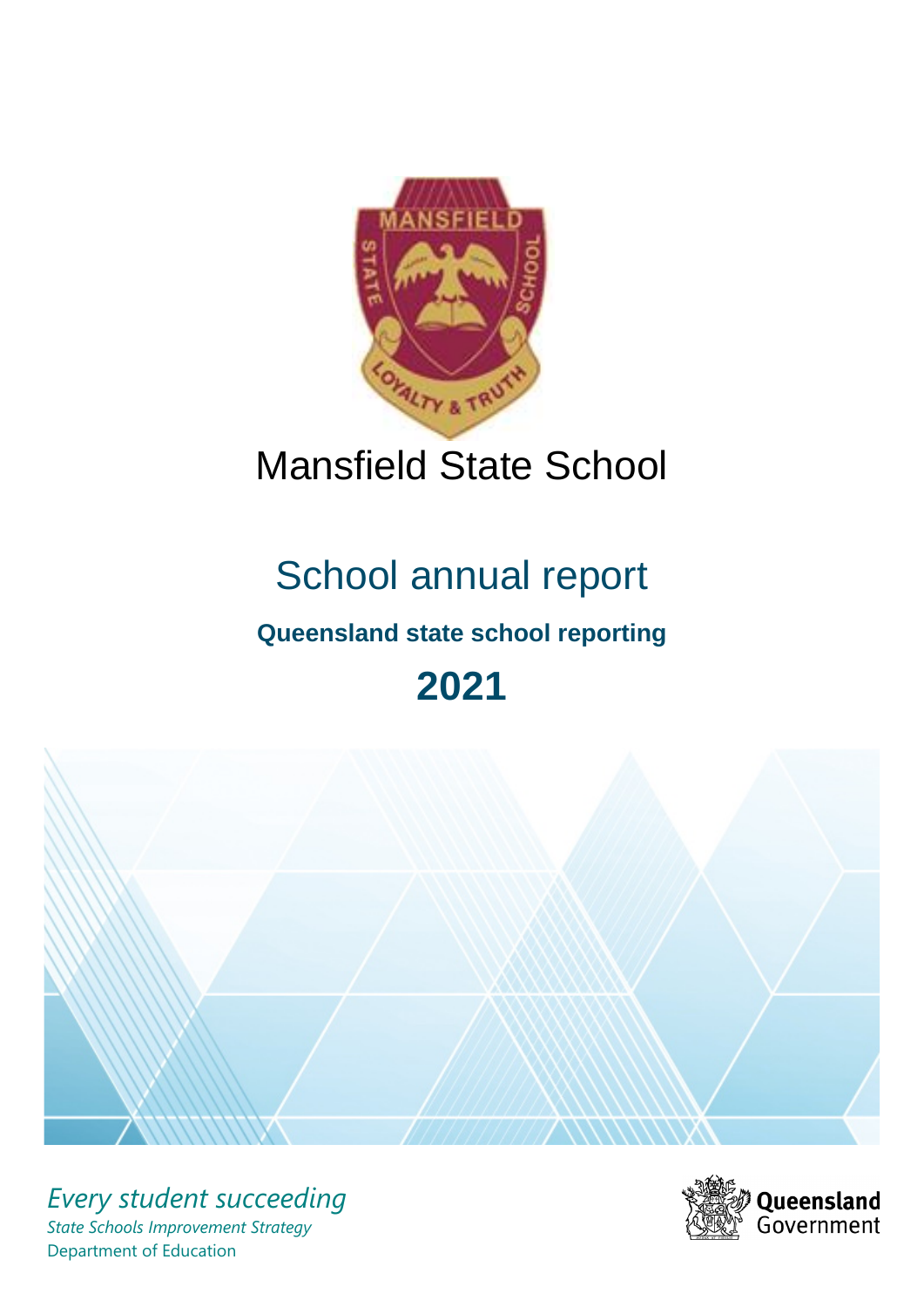**OFFICIAL – Public** Published as information source only. Public information used to create this report may not appear in this format in the public domain Please refer to disclaimer information.

#### **Contact details**

| <b>Postal Address</b> | 174 Ham Road Mansfield 4122     |
|-----------------------|---------------------------------|
| <b>Phone</b>          | (07) 3421 3888                  |
| Fax                   | (07) 3421 3800                  |
| <b>Email</b>          | principal@mansfieldss.eq.edu.au |
| Website               | https://mansfieldss.eg.edu.au   |

#### **Disclaimer**

The materials presented in this report are distributed by the Department of Education (the department) as an information source only.

The information and data in this report is subject to change without notice.<br>The department makes no statements, representations, or warranties about the accuracy or completeness of, and you should not rely on, any informa report.

The department disclaim all responsibility and all liability (including without limitation, liability in negligence) for all expenses, losses, damages and costs you might incur as a result of the information in this report being inaccurate or incomplete in any way, and for any reason. Despite our best efforts, the department makes no warranties that the information in this report is free of infection by computer viruses or other contamination.

2021 School annual report Mansfield State School 1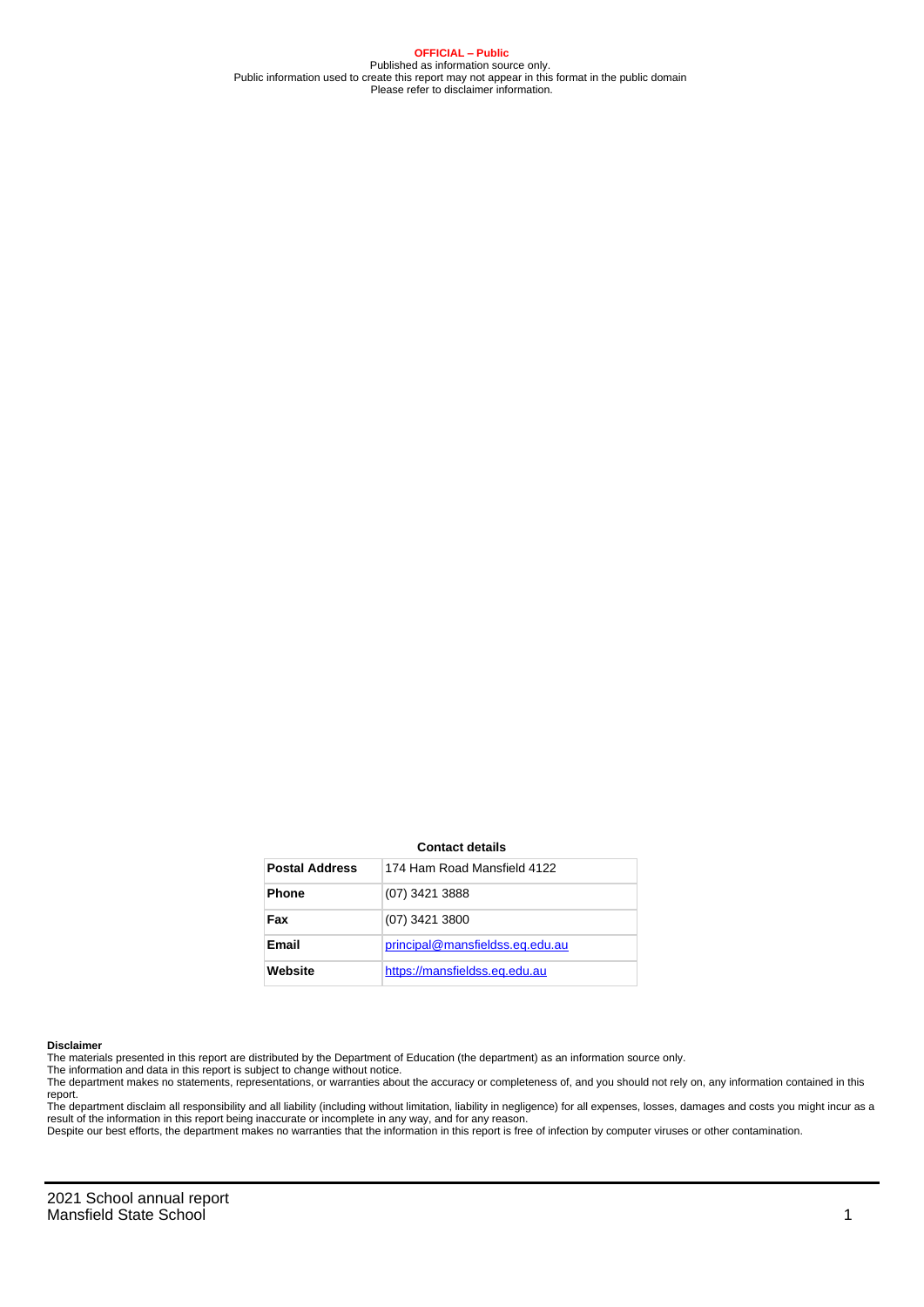| School context                   |                                                                                                                                                                                              |
|----------------------------------|----------------------------------------------------------------------------------------------------------------------------------------------------------------------------------------------|
| Coeducational or single sex      | Coeducational                                                                                                                                                                                |
| <b>Independent Public School</b> | No.                                                                                                                                                                                          |
| Year levels offered in 2021      | Prep Year - Year 6                                                                                                                                                                           |
| Webpages                         | Additional information about Queensland state schools is located on the:<br>My School website<br>Queensland Government data website<br>Queensland Government schools directory website.<br>٠ |

# **Characteristics of the student body**

### **Student enrolments**

#### **Table 1: Student enrolments by year level**

|                   |       | <b>February</b> |       |       | <b>August</b> |       |
|-------------------|-------|-----------------|-------|-------|---------------|-------|
| <b>Year Level</b> | 2019  | 2020            | 2021  | 2019  | 2020          | 2021  |
| <b>Prep Year</b>  | 126   | 132             | 123   | 132   | 132           | 123   |
| Year 1            | 147   | 148             | 145   | 151   | 153           | 142   |
| Year 2            | 161   | 162             | 152   | 169   | 158           | 153   |
| Year <sub>3</sub> | 149   | 181             | 169   | 152   | 183           | 172   |
| Year 4            | 163   | 165             | 188   | 166   | 165           | 190   |
| Year 5            | 196   | 186             | 172   | 199   | 189           | 181   |
| Year <sub>6</sub> | 204   | 211             | 191   | 204   | 216           | 192   |
| <b>Total</b>      | 1,146 | 1,185           | 1,140 | 1,173 | 1,196         | 1,153 |

Notes

1. Student counts include headcount of all full- and part-time students at the school.

## **Average class sizes**

#### **Table 2: Average class size information for each phase of schooling**

| <b>Year Levels</b> | 2019 | 2020 | 2021 |
|--------------------|------|------|------|
| Prep – Year 3      | 23   | 23   | 24   |
| Year 4 – Year 6    | 25   | 26.  | 27   |

Notes

1. Classes are measured against the target of 25 students per teacher in Prep to Year 3 and Years 11 to 12, and target of 28 students per teacher in Years 4 to 10. Where composite classes exist across cohorts (e.g. Year 3/4) the class size targets would be the lower cohort target.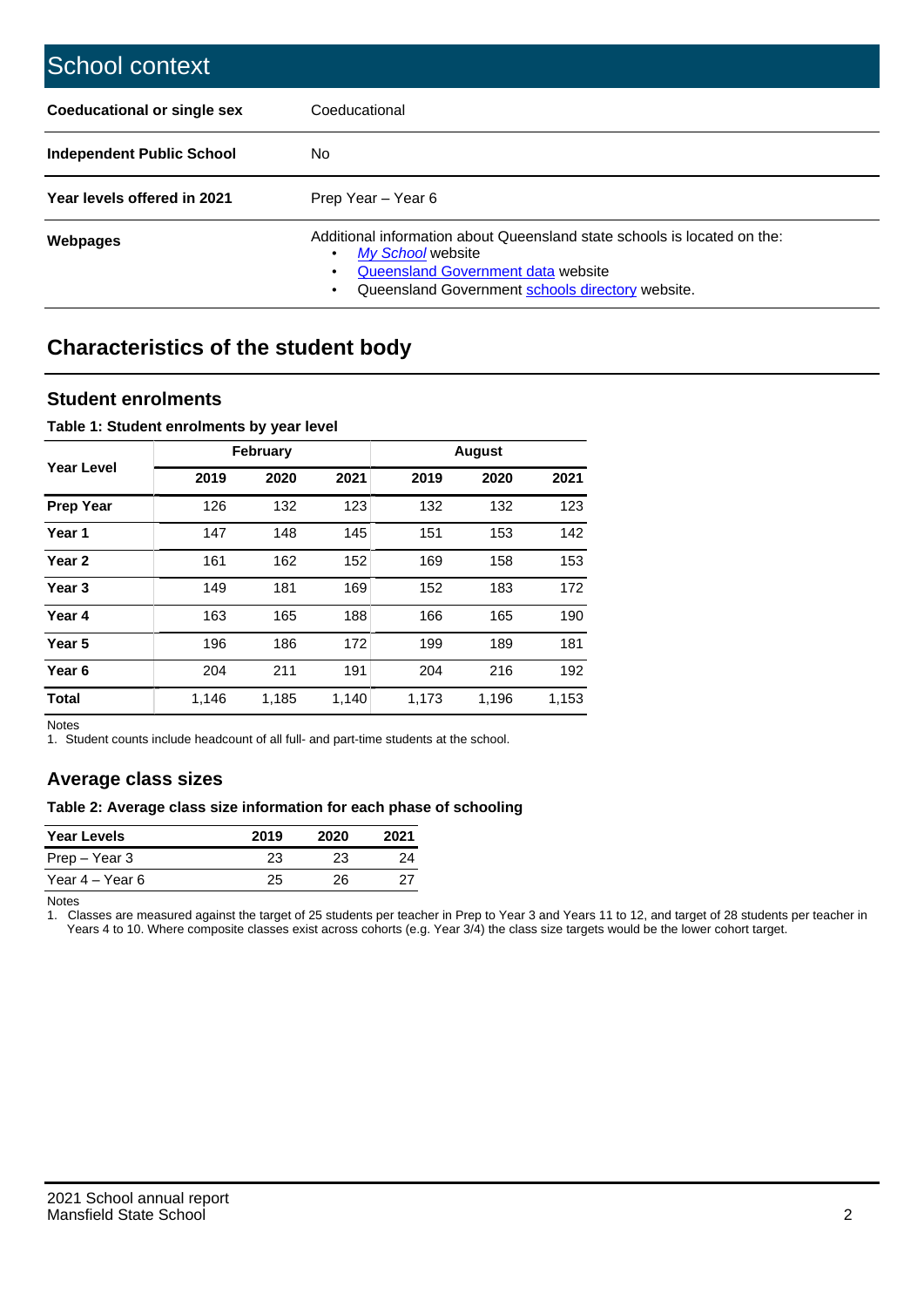## **Respectful relationships education**

To support students' learning, health and wellbeing all state schools are required to implement respectful relationships education through the Prep to Year 10 Australian Curriculum: Health and Physical Education and/or through school pastoral care programs across Prep to Year 12.

### **Parent, student and staff satisfaction**

Tables 3–5 show selected items from the Parent/Caregiver, Student and Staff School Opinion Surveys. In response to the COVID-19 health emergency, the annual school opinion surveys of students, teachers and staff were not administered in 2020. A new time series started in 2021 and data from this collection is not considered directly comparable with earlier collections due to significant methodology changes.

For state level information go to the **[School Opinion Survey](https://qed.qld.gov.au/publications/reports/statistics/schooling/schools/schoolopinionsurvey) webpage**.

#### **Table 3: Parent/Caregiver Survey**

| Percentage of parents/caregivers who agree <sup>1</sup> that:                                               | 2019  | 2020 | 2021  |
|-------------------------------------------------------------------------------------------------------------|-------|------|-------|
| This is a good school.                                                                                      | 96.7% |      | 95.5% |
| My child likes being at this school. <sup>2</sup>                                                           | 98.4% |      | 95.9% |
| My child feels safe at this school. <sup>2</sup>                                                            | 98.4% |      | 94.2% |
| My child's learning needs are being met at this school. <sup>2</sup>                                        | 91.2% |      | 90.5% |
| My child is making good progress at this school. <sup>2</sup>                                               | 92.1% |      | 93.2% |
| Teachers at this school expect my child to do his or her best. <sup>2</sup>                                 | 96.0% |      | 97.3% |
| Teachers at this school provide my child with useful feedback about his or her school<br>work. <sup>2</sup> | 92.7% |      | 93.1% |
| Teachers at this school motivate my child to learn. <sup>2</sup>                                            | 93.5% |      | 94.0% |
| Teachers at this school treat students fairly. <sup>2</sup>                                                 | 91.6% |      | 93.8% |
| can talk to my child's teachers about my concerns. <sup>2</sup>                                             | 94.4% |      | 97.0% |
| This school works with me to support my child's learning. <sup>2</sup>                                      | 94.2% |      | 94.0% |
| This school takes parents' opinions seriously. <sup>2</sup>                                                 | 92.2% |      | 90.9% |
| Student behaviour is well managed at this school. <sup>2</sup>                                              | 95.9% |      | 92.3% |
| This school looks for ways to improve. <sup>2</sup>                                                         | 98.3% |      | 94.4% |
| This school is well maintained. <sup>2</sup>                                                                | 95.2% |      | 93.5% |

Notes

1. Agree represents the percentage of respondents who Somewhat Agree, Agree or Strongly Agree with the statement.

2. Nationally agreed parents/caregiver items.

3. DW = Data withheld to ensure confidentiality.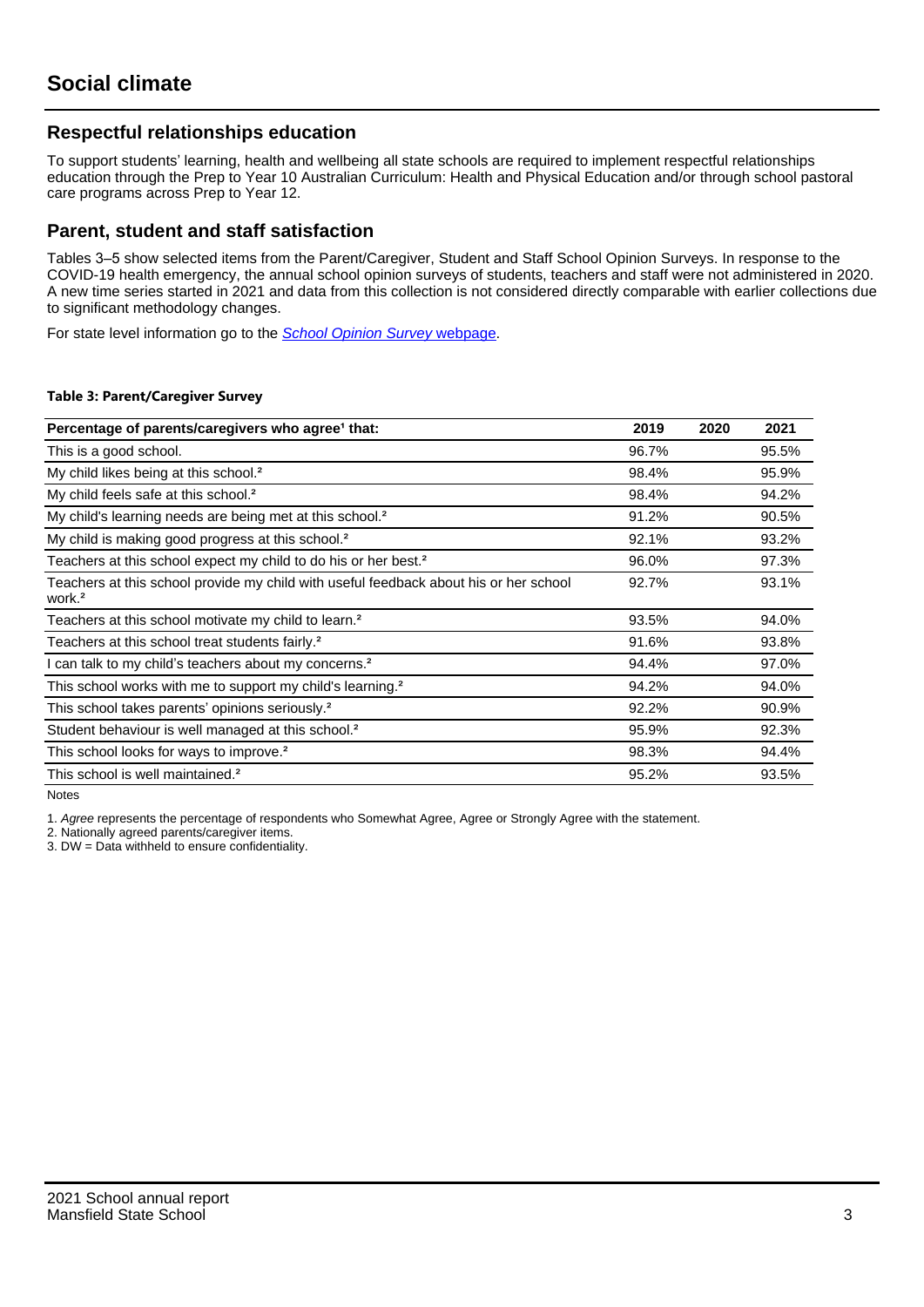#### **Table 4: Student Survey**

| Percentage of students who agree <sup>1</sup> that:                            | 2019  | 2020 | 2021  |
|--------------------------------------------------------------------------------|-------|------|-------|
| I like being at my school. <sup>2</sup>                                        | 96.3% |      | 87.2% |
| I feel safe at my school. <sup>2</sup>                                         | 98.1% |      | 91.6% |
| My teachers motivate me to learn. <sup>2</sup>                                 | 98.1% |      | 92.0% |
| My teachers expect me to do my best. <sup>2</sup>                              | 99.1% |      | 96.4% |
| My teachers provide me with useful feedback about my school work. <sup>2</sup> | 96.3% |      | 90.1% |
| Teachers at my school treat students fairly. <sup>2</sup>                      | 94.4% |      | 84.3% |
| I can talk to my teachers about my concerns. <sup>2</sup>                      | 90.4% |      | 82.1% |
| My school takes students' opinions seriously. <sup>2</sup>                     | 90.1% |      | 79.6% |
| Student behaviour is well managed at my school. <sup>2</sup>                   | 91.7% |      | 81.6% |
| My school looks for ways to improve. <sup>2</sup>                              | 94.4% |      | 92.2% |
| My school is well maintained. <sup>2</sup>                                     | 97.2% |      | 90.9% |
| My school gives me opportunities to do interesting things. <sup>2</sup>        | 98.1% |      | 93.8% |

Notes

1. Agree represents the percentage of respondents who Somewhat Agree, Agree or Strongly Agree with the statement.

2. Nationally agreed student items.

3. DW = Data withheld to ensure confidentiality.

#### **Table 5: Staff Survey**

| Percentage of staff who agree <sup>1</sup> that:                                                            | 2019  | 2020 | 2021   |
|-------------------------------------------------------------------------------------------------------------|-------|------|--------|
| I feel confident embedding Aboriginal and Torres Strait Islander perspectives across the<br>learning areas. | 75.6% |      | 82.4%  |
| I enjoy working at this school. <sup>2</sup>                                                                | 95.6% |      | 98.1%  |
| I feel this school is a safe place in which to work. <sup>2</sup>                                           | 92.6% |      | 98.1%  |
| I receive useful feedback about my work at this school. <sup>2</sup>                                        | 85.3% |      | 82.7%  |
| Students are encouraged to do their best at this school. <sup>2</sup>                                       | 98.5% |      | 100.0% |
| Students are treated fairly at this school. <sup>2</sup>                                                    | 95.6% |      | 100.0% |
| Student behaviour is well managed at this school. <sup>2</sup>                                              | 91.2% |      | 88.7%  |
| Staff are well supported at this school. <sup>2</sup>                                                       | 88.2% |      | 84.9%  |
| This school takes staff opinions seriously. <sup>2</sup>                                                    | 91.2% |      | 86.8%  |
| This school looks for ways to improve. <sup>2</sup>                                                         | 94.1% |      | 96.2%  |
| This school is well maintained. <sup>2</sup>                                                                | 91.2% |      | 94.3%  |
| This school gives me opportunities to do interesting things. <sup>2</sup>                                   | 92.6% |      | 88.7%  |

Notes

1. Agree represents the percentage of respondents who Somewhat Agree, Agree or Strongly Agree with the statement.

2. Nationally agreed staff items.

3. DW = Data withheld to ensure confidentiality.

## **Description of how this school manages non-attendance**

Queensland state schools manage non-attendance in line with the Queensland Department of Education procedures: [Managing Student Absences and Enforcing Enrolment and Attendance at State Schools](https://ppr.qed.qld.gov.au/pp/managing-student-absences-and-enforcing-enrolment-and-attendance-at-state-schools-procedure); and [Roll Marking in State Schools,](https://ppr.qed.qld.gov.au/pp/roll-marking-in-state-schools-procedure) which outline processes for managing and recording student attendance and absenteeism.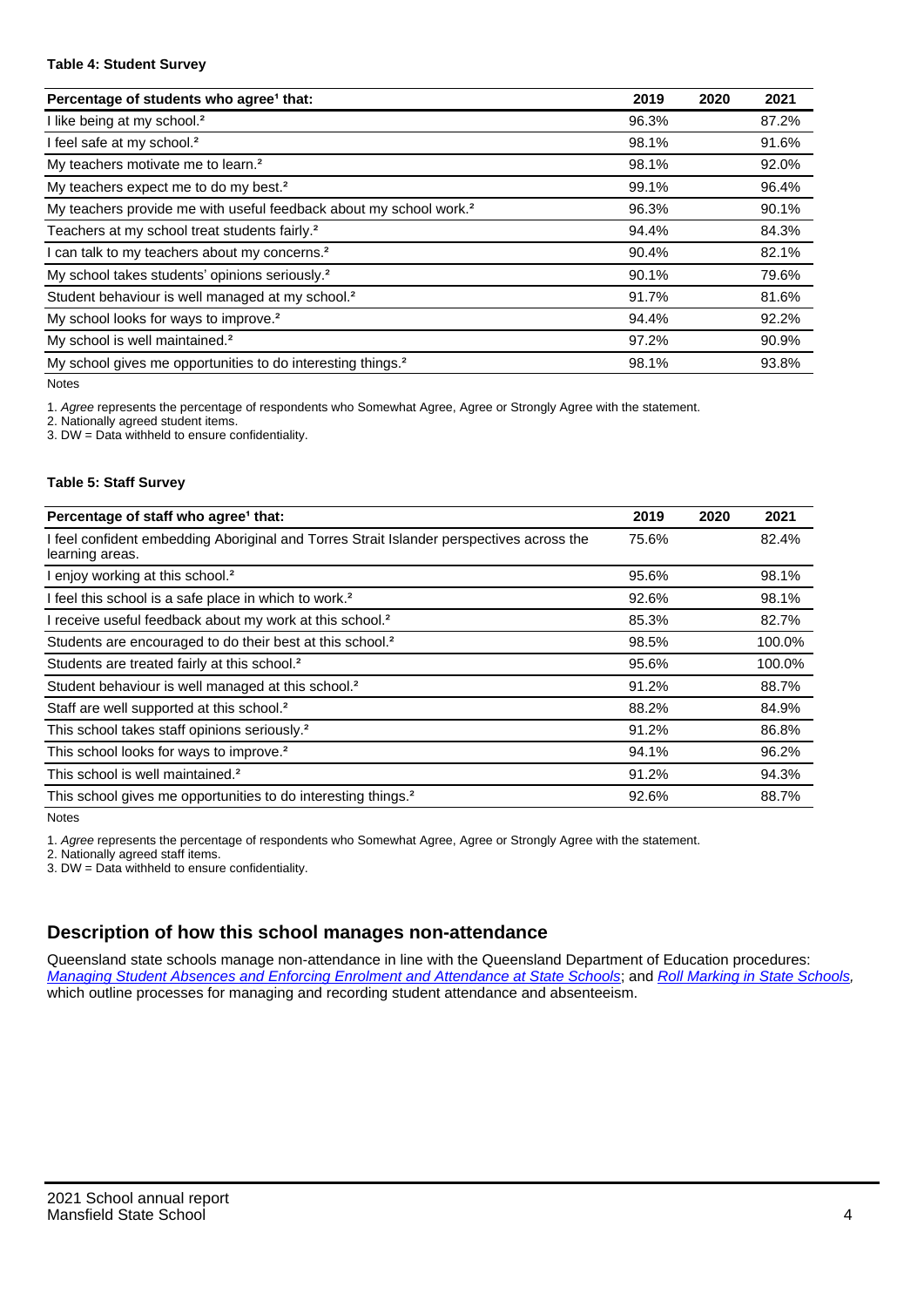## **School disciplinary absences**

#### **Table 6: Count of school disciplinary absences at this school**

| Type of school disciplinary absence | 2019 | 2020 | 2021 |
|-------------------------------------|------|------|------|
| Short suspension                    | 6    |      |      |
| Long suspension                     |      |      |      |
| Exclusion                           |      |      |      |
| Total                               | 6    | 6    |      |

Notes

1. School disciplinary absence (SDA) data is a total of short suspensions (1–10 days), long suspensions (11–20 days), exclusions and cancellations. 2. The number of SDAs is not the number of students who received an SDA as one student may be suspended several times in a school year. Each time a student is suspended it is recorded as an additional SDA. The data does not reflect the outcomes of appeal decisions.

3. 2020 data was impacted by the COVID-19 health emergency. There were significantly fewer SDAs during the home-based learning period (the first five weeks of Term 2) compared to other years.

# **School funding**

## **School income broken down by funding source**

School income, reported by financial year accounting cycle using standardised national methodologies and broken down by funding source is available via the  $My$  School website.

#### **How to access our income details**

- 1. Click on the My School link <http://www.myschool.edu.au/>.
- 2. Enter the school name or suburb of the school you wish to search.

|  | Search by school name or suburb |  | <b>School sector</b> |  | $\sim$ and $\sim$ represents the set of $\sim$ | <b>State</b> |  |  |  |
|--|---------------------------------|--|----------------------|--|------------------------------------------------|--------------|--|--|--|
|--|---------------------------------|--|----------------------|--|------------------------------------------------|--------------|--|--|--|

3. Click on View School Profile to access the school's profile.



4. Click on Finances and select the appropriate year to view school financial information.

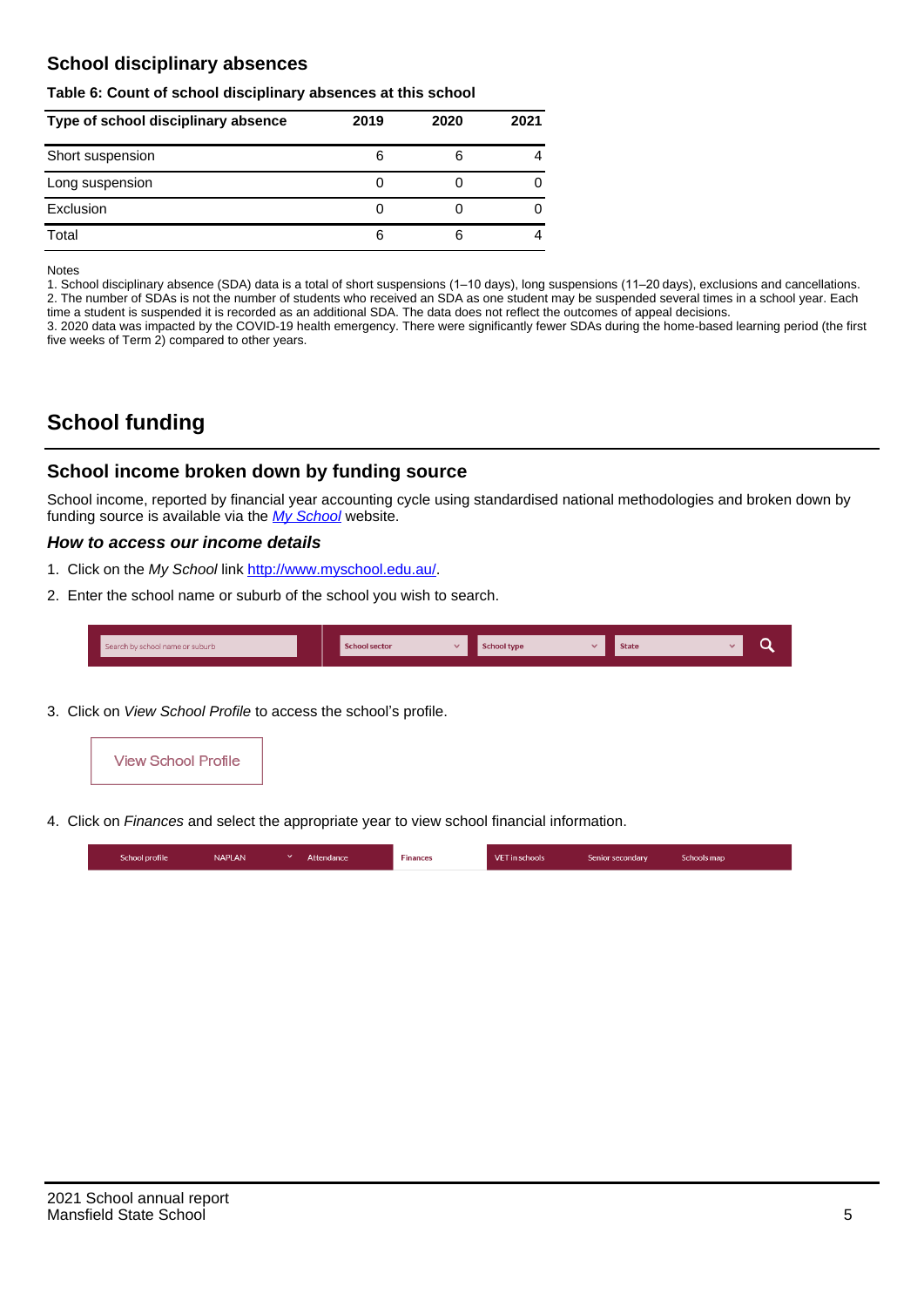# **Teacher standards and qualifications**

The Teacher registration eligibility requirements: Policy (p.1) states:

To be eligible for registration, a person must satisfy the Queensland College of Teachers (QCT) that they meet requirements regarding qualification and experience, or have otherwise met the requirements of the Australian Professional Standards for Teachers (APST). A person must also satisfy the QCT that they are suitable to teach and meet English language proficiency requirements. All these requirements are specified in the Act and the Education (Queensland College of Teachers) Regulation 2005 (the Regulation).

The qualifications required for teacher registration are successful completion of either -

- (a) a four-year initial teacher education program including teacher education studies of at least one year (e.g. a Bachelor of Education, or a double Bachelor degree in Science and Teaching) or
- (b) a one-year graduate initial teacher education program following a degree (e.g. a one-year Graduate Diploma of Education (Secondary) after a three-year Bachelor degree) or
- (c) another course of teacher education that the QCT is reasonably satisfied is the equivalent of (a) or (b). These are considered on a case-by-case basis.

For more information, please refer to the following link:

• <https://www.qct.edu.au/registration/qualifications>

# **Workforce composition**

## **Staff composition, including Indigenous staff**

#### **Table 7: Workforce composition for this school**

|                    |      | <b>Teaching staff</b> |      |      | Non-teaching staff |                 | Indigenous staff |      |      |  |
|--------------------|------|-----------------------|------|------|--------------------|-----------------|------------------|------|------|--|
| <b>Description</b> | 2019 | 2020                  | 2021 | 2019 | 2020               | 2021            | 2019             | 2020 | 2021 |  |
| Headcount          | 78   | 84                    | 82   | 32   | 33                 |                 | <5               |      |      |  |
| <b>FTF</b>         | 68   |                       | 68   | 22.  | 24                 | 23 <sub>1</sub> | <5               | ה>   |      |  |

Notes

1. Teaching staff includes school leaders.

2. Indigenous refers to Aboriginal and Torres Strait Islander people of Australia.

3. FTE = full-time equivalent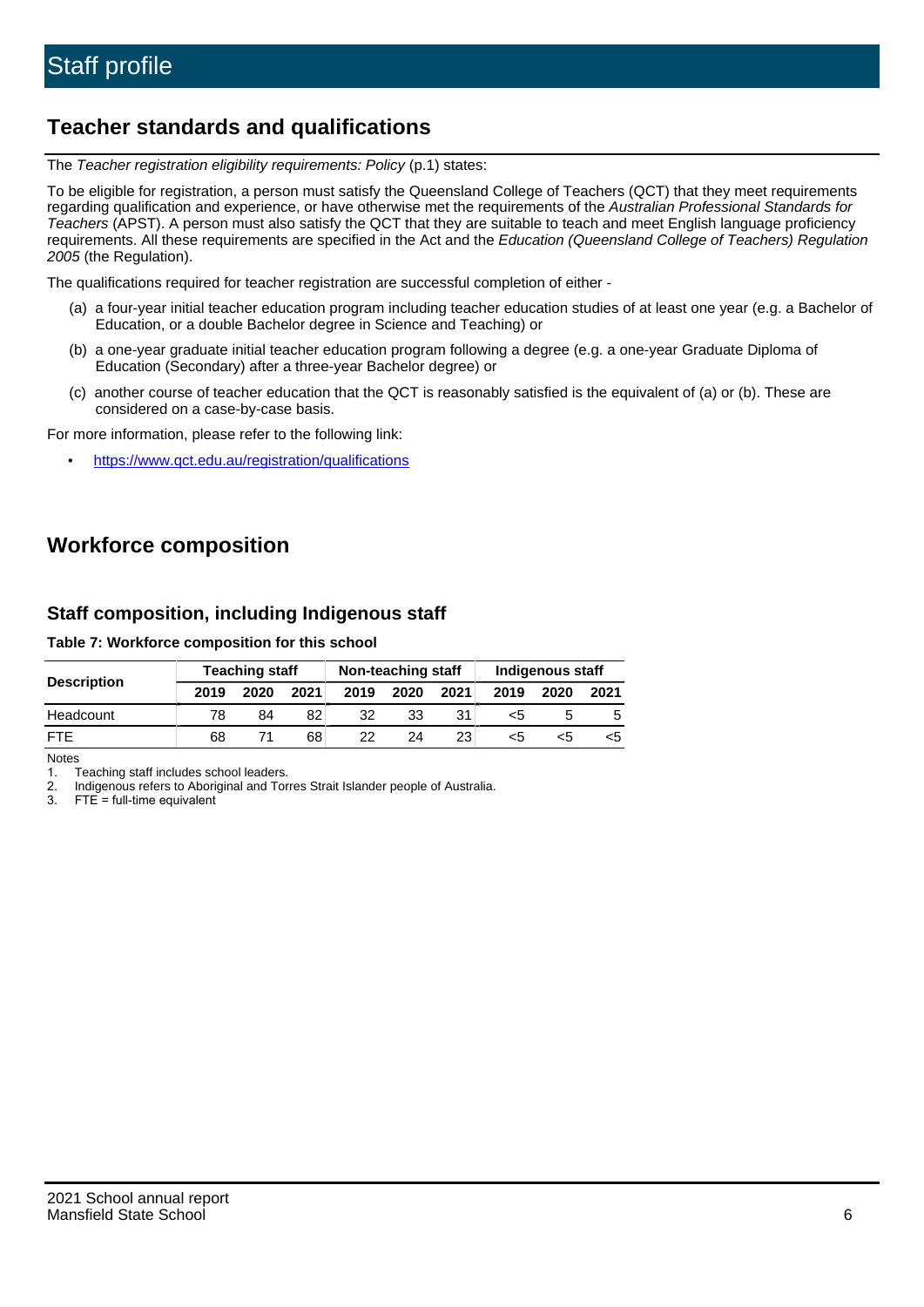# **Key student outcomes**

## **Student attendance**

Tables 8–9 show attendance rates at this school as percentages. In 2020, the COVID-19 health emergency affected student attendance in Queensland Government schools. Comparisons between 2020 and other years' attendance data should not be made.

#### **Table 8: Overall student attendance at this school**

| <b>Description</b>                                  | 2019 | 2020   | 2021 |
|-----------------------------------------------------|------|--------|------|
| Overall attendance rate for students at this school | 95%  | $91\%$ | 94%  |

Notes

1. The attendance rate is the full- and part-time days attended as a percentage of enrolled school days.

2. Full-time students only.

#### **Table 9: Student attendance rates for each year level at this school**

| <b>Year Level</b> | 2019 | 2020 | 2021 |
|-------------------|------|------|------|
| Prep Year         | 94%  | 90%  | 93%  |
| Year <sub>1</sub> | 93%  | 90%  | 94%  |
| Year 2            | 94%  | 91%  | 94%  |
| Year 3            | 95%  | 91%  | 94%  |
| Year 4            | 95%  | 92%  | 94%  |
| Year 5            | 95%  | 91%  | 95%  |
| Year <sub>6</sub> | 95%  | 92%  | 94%  |

Notes

1. The attendance rate is the full- and part-time days attended as a percentage of enrolled school days.

2. Full-time students only.

3. DW = Data withheld to ensure confidentiality